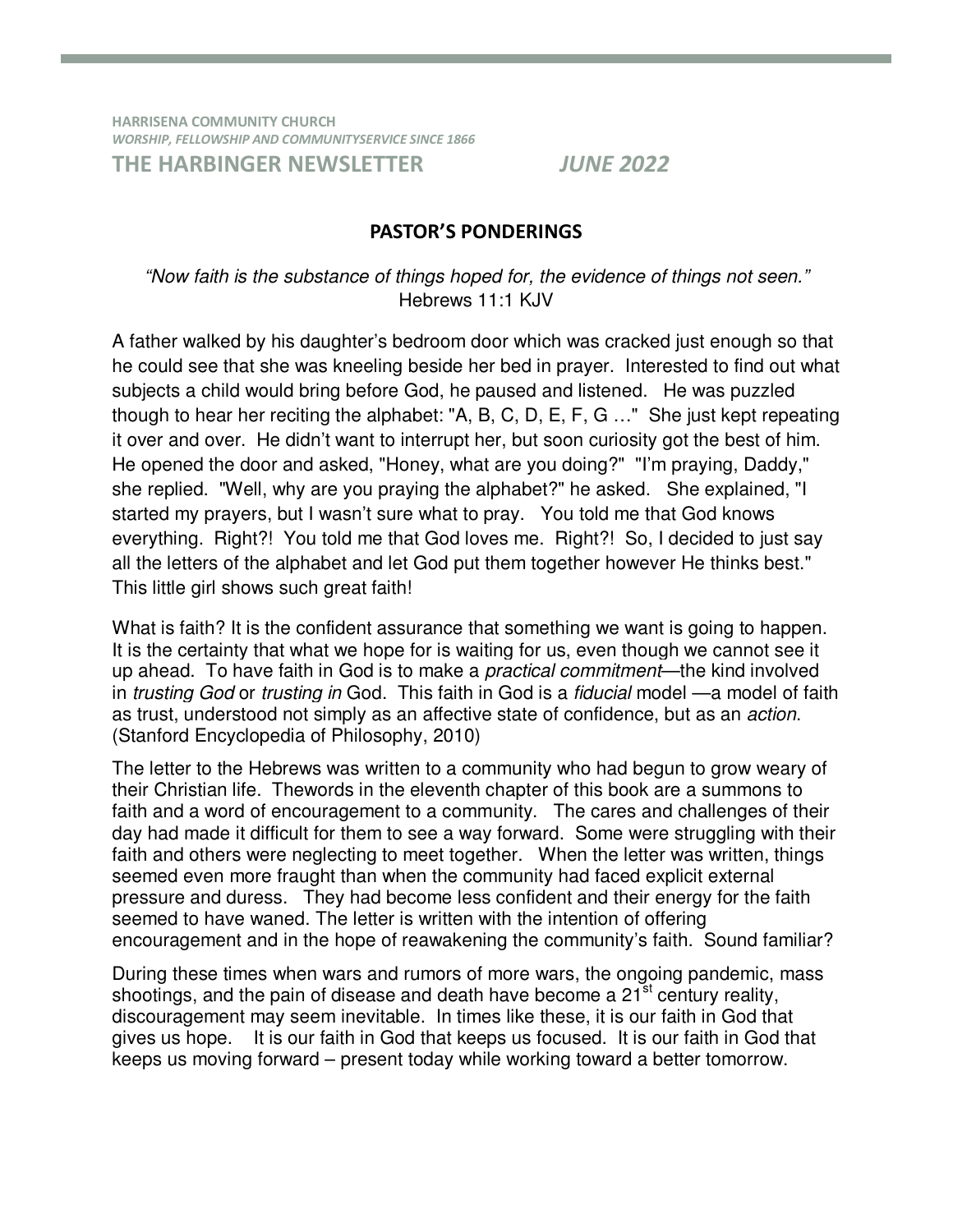Faith makes God the focus and center of our awareness. When the focus of our vision is God, we begin to see the world and all of creation differently. Our depth of perception increases. Our vision becomes clearer. We look not to the things that are seen but to the things that are unseen. We look to God.

Each and every day, we make choices, most often unconsciously. We choose what we are willing to see; what we are willing to allow in our awareness; what we are willing to recognize or perceive. Faith teaches us to recognize God in everyone, in every decision, in every action and interaction. Faith teaches us to always hold onto the hope of God's love for the world and God's love for each one of us.

May we find our way in faith. May we, like the little girl, trust God to put the world together how God thinks best and may our most profound and personal influence, in this world, be a legacy of faith.

In Christ's service with you.

Shalom,

Dr. N. C. Wimberly

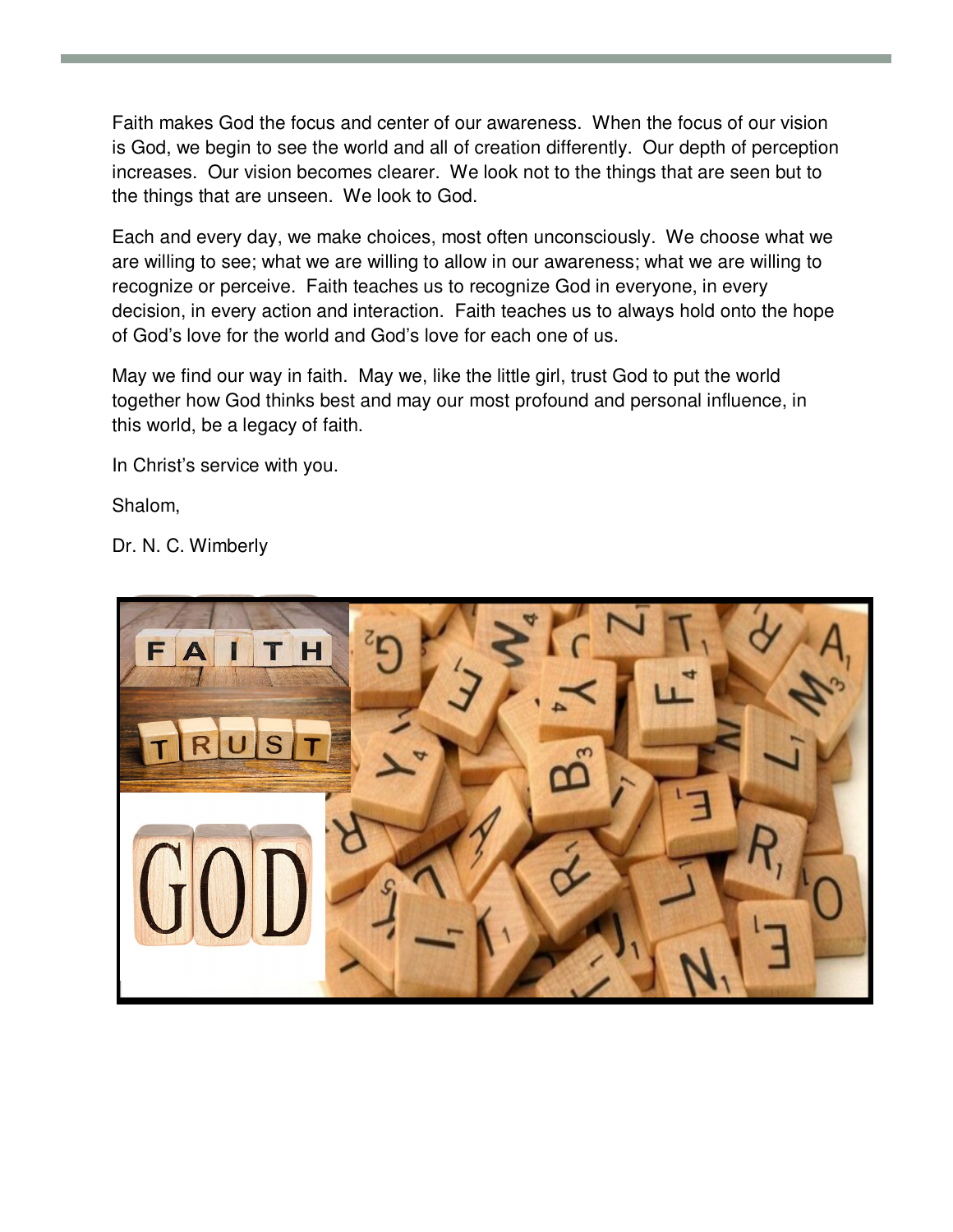## **A Message from the President**

Submitted by Doris O'Rourke

June is known as the traditional month for weddings and graduations. At Harrisena June will be a busy month for tasks and celebrations. **We begin on June 4th with JUNK IN THE TRUNK from 9AM -3PM**. There will be a book sale and bake sale as well. Collect your old books and get baking some delicious goodies!

#### **On Sunday, June 5th we will hold the final vote for the property sale.**

The following week, **June 12th, there will be a delicious potluck brunch/lunch following our worship service** and our Election of next year's officers and committee members. These members will be installed the Sunday after Labor Day which is one of our traditions.

There have been many meetings and mediation seminars this year. Everyone on our Council and Rev. Natalie have worked hard. I think we all are looking forward to a relaxing summer.





The Church Council and each committee has been given a ministry plan by Rev. Stefani.

## **Ministry is how we demonstrate our love for Christ by service to the intellectual, emotional, physical, spiritual, and social needs of our congregation and community?**

The Board of Trustees, Financial Officers, and each HCC committee is working on their ministry plan. The president of the congregation and the pastor will work with the council to identify the themes and supporting goals and actions for the church.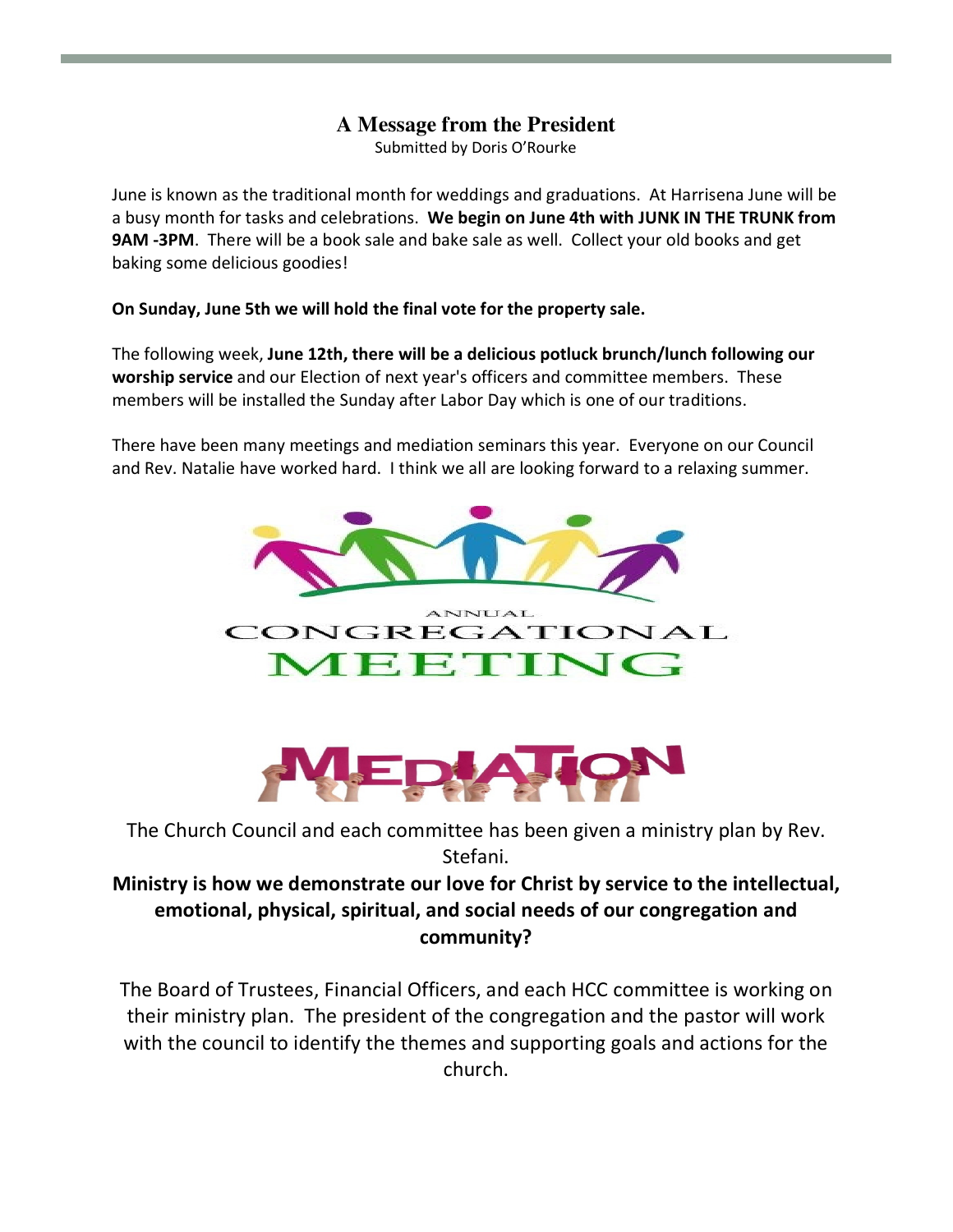### **Trustee Report**

Submitted by Shelley Durkee

The Board of Trustees is looking into having the **steps leading into the Sanctuary repaired** at some point this Summer. More information on this project will be forthcoming as we have it.

Many thanks to **Bill Loeb** for researching and making the arrangements to have this job completed.

**Thank you also to Steve Greene** for the attending to the repairs on the Parsonage garage!

### **PASTORAL RELATIONS COMMITTEE**

Peter Cartier, Pam Loeb, Donna Davison Smith

The PRC continues to work to better understand and strengthen the relationship between the pastor and the congregation. Through the mediation process, we have committed to moving forward. Working with other committees, boards, and officers, we aim to build a healthy church family. Our focus and goals for the year are:

- 1. Increase healthy communication between our pastor/congregation.
- 2. Develop a ministry plan that supports a healthy congregation.
- 3. Commit to attending at least one HCC Bible Study and other leadership training.

We encourage you to commit to a healthier Harrisena Church. We are encouraging everyone to take the time to speak with our pastor about how you can share your gifts with the church. If you would like help in reaching our pastor, contact one of the PRC members. We will help you make that connection. Please let us know if you need or want our assistance.

Also, the **PRC has completed an annual evaluation for Rev. Wimberly** and submitted a proposed call agreement (contract) to the Financial Team and the Trustees. **We have included our final evaluation.** 

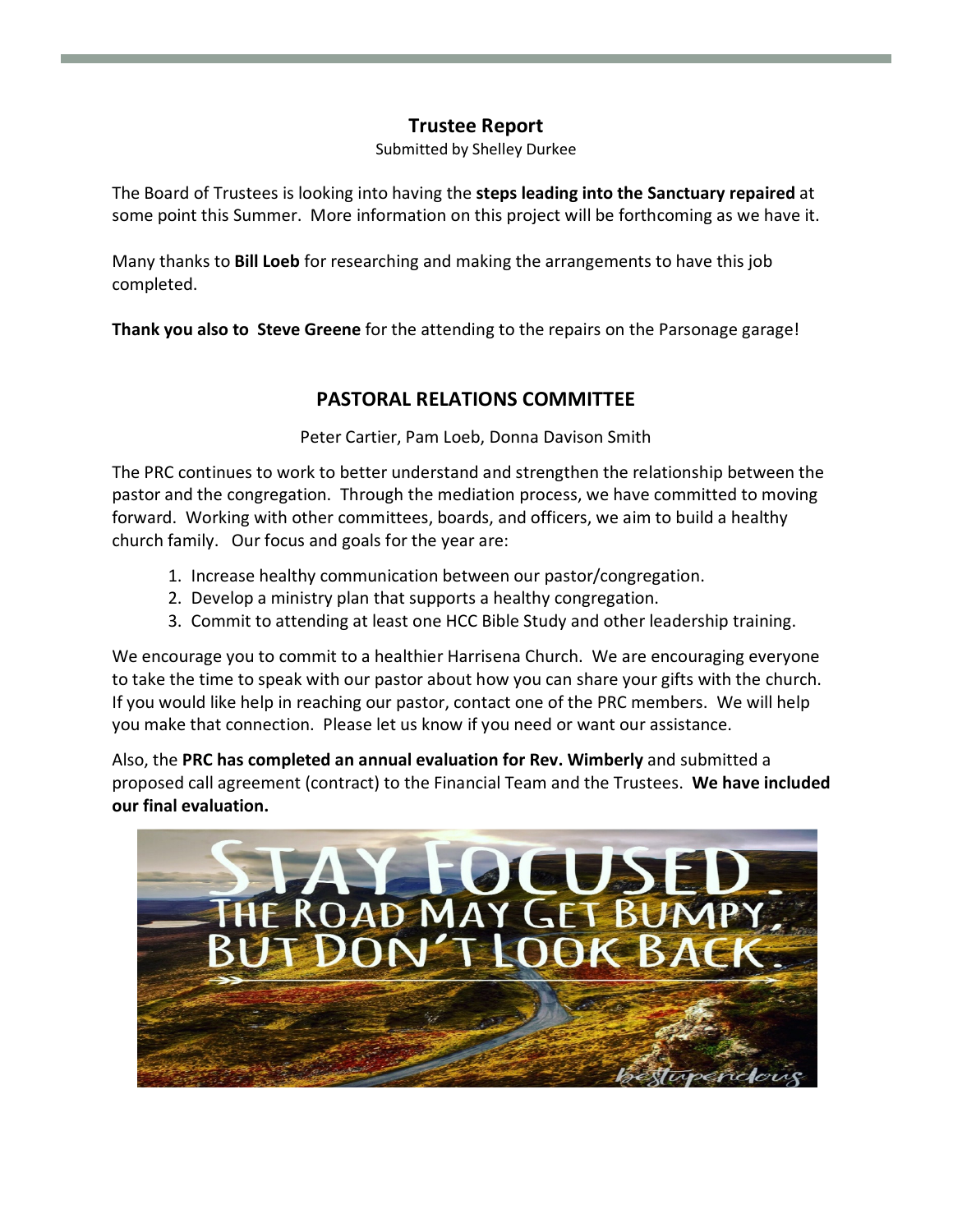#### **PRC REPORT**

One of the responsibilities of the Pastoral/Congregational Relationship Committee is to complete an annual evaluation of our Pastor. The PRC felt it was important to share this evaluation with our congregation. In preparing this evaluation, we found ourselves thinking about our relationship with our pastor, and our role, both as individuals and as a part of our congregation, as we work together. We found this introspection helpful, and we believe sharing our thoughts with the congregation on this topic is important.

As each of us plays a role in helping Harrisena move forward into its bright future, we believe that learning how to openly share and communicate with each other will be key to successfully co-creating with God to bring his Church and the message of Christ into our world through Harrisena's vision and mission.

*Pastoral Relations Committee (PRC***)** 

#### **Pastoral Evaluation**

**According to the Call Agreement entered into by Harrisena Community Church and Dr. Natalie C. Wimberly, pastoral duties consist of, but are not limited to the following:** 

*Pastoral duties consist of, but not limited to, providing regular worship services on Sunday and the usual Christian holy days, leading adult religious studies, confirmation classes, as well as preach the Gospel, administer the Ordinance of Communion, perform Baptisms, Weddings, Funerals or Dedications, watch over the membership and promote the spiritual interest and unity of the Church. The pastor shall also administrate actions directed by the Harrisena Community Church Council.* 

Please record your evaluation for each area defined in this **Call Agreement**. Use a number from 1 to 10. One means ineffective and 10 is highly effective. If you do not feel you can provide an evaluate please enter NA.

#### **Review Responses were made by the Pastoral/Congregational Relationship Committee:**

Peter Cartier, Pam Loeb and Donna Davison Smith

We evaluated Rev. Natalie based upon her Call Agreement. The full content of the review is listed below. We used a scaled response format. An evaluation of 1 = ineffective, and a score of 10 = highly effective. We also included a section of reflection for ourselves as members of the congregation. It is our hope that we are able to use this information to encourage our own participation in this call/covenant agreement with our pastor going forward.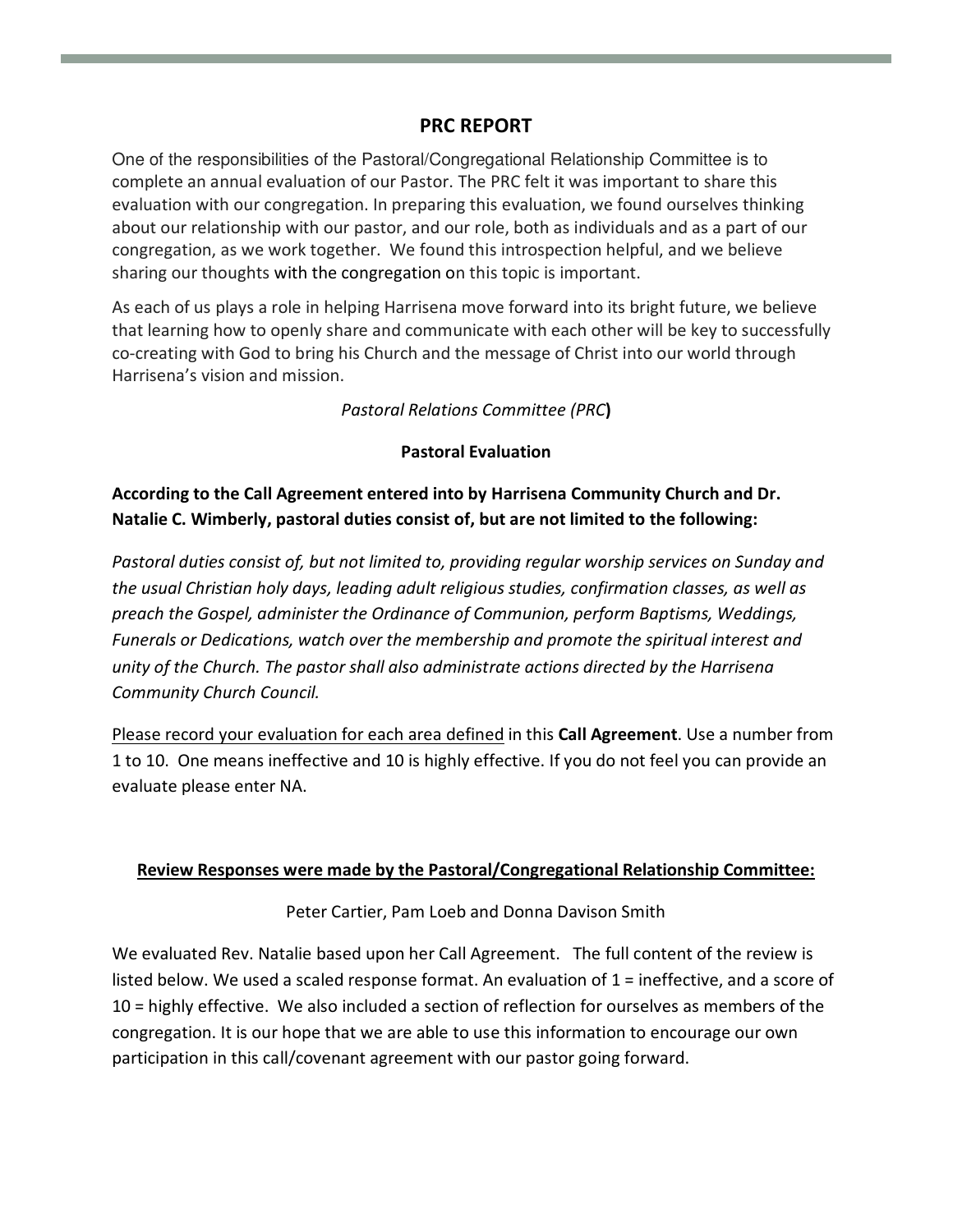### **1. Provided regular services on Sunday and the usual Christian holy days:**

#### 3 people gave a 10 score

**Comments:** Sermons are timely and illustrated with positive and appropriate stories to help us connect to scripture.

#### **2. Led adult religious studies:**

3 people gave a N/A as none of us had attended an adult study. **Comments:** There are ample opportunities for people to participate as evidenced by items in the bulletin, Harbinger and announcements from the pulpit.

### **3. Facilitated confirmation classes**

3 people gave an N/A.

**Comments:** There have been no confirmation classes scheduled due to Covid.

#### **4. Preached the Gospel**

3 people gave a score of 10

**Comments:** Rev. Wimberly provides a clear and thorough explanation of the gospel message. She further explains the message with relevant stories. Her sermons help us apply the gospel message to our everyday life.

**5.** Administered to ordinance of communion

3 people gave a score of 10

**Comments:** Rev. Wimberly makes it enthusiastically clear that communion is for everyone. During the pandemic she provided individually packaged communion sets both regular and gluten free.

### **6. Performed baptisms or dedications**

### 3 people gave a score of 10

**Comments:** Thesehaven't happened often but Rev. Wimberly wonderfully includes the entire family. Beautiful how she also incorporates siblings & grandparents of the child being baptized. Her ceremony is super meaningful .. yet keeps room for fun.

### **7. Performed weddings as needed**

3 people gave an N/A

### **Comments:**

### **8. Officiated at funerals and memorials**

3 people gave a score of 10;

**Comments:** Rev. Wimberly was in tune to the family dynamics and provided necessary guidance and support in the planning of the funeral. She worked well with additional pastors. Her follow up care was deliberate, intentional and strong as was her care prior to death.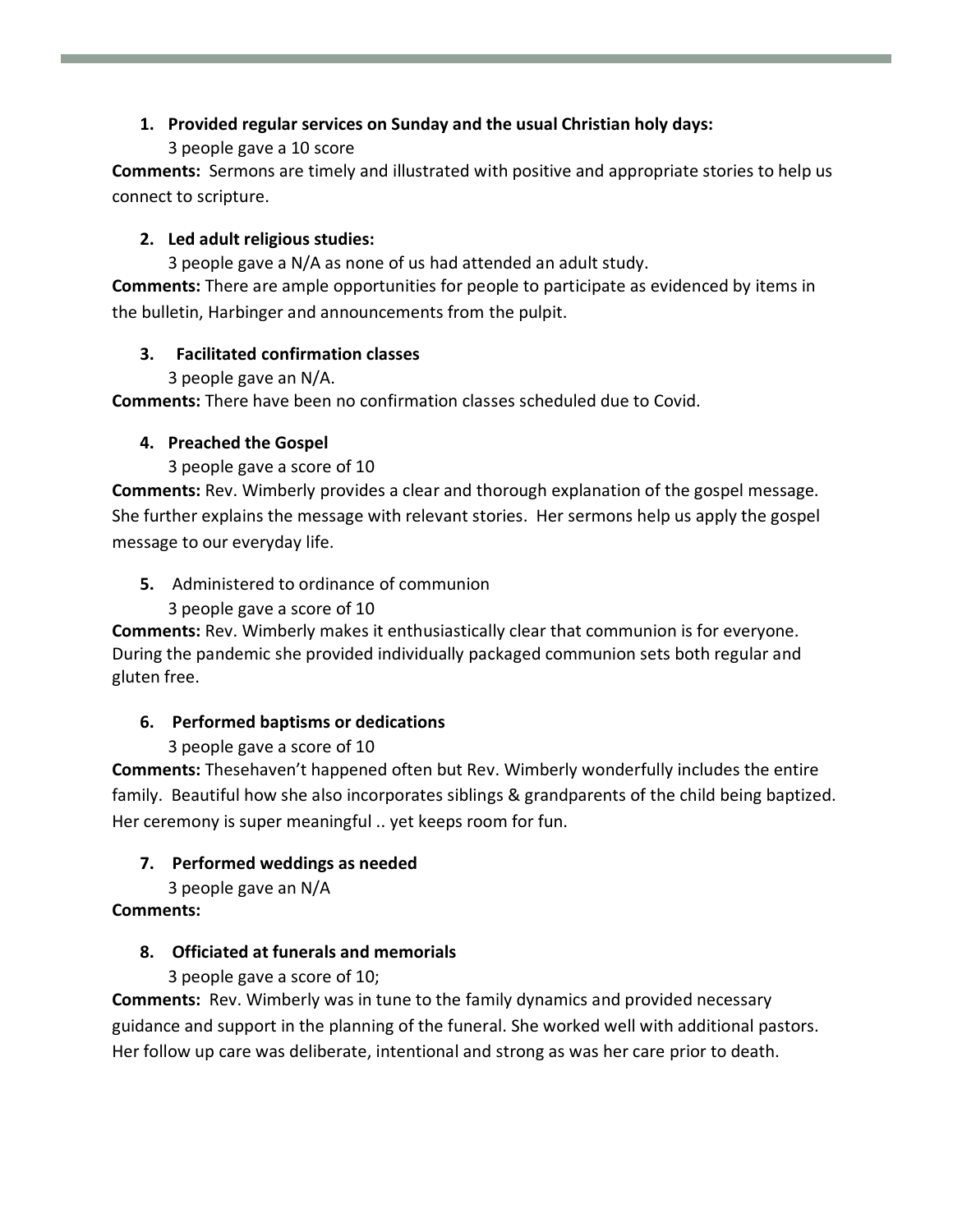#### **9. Watched over the HCC membership**

3 people gave a score of 10

**Comments:** The pastor has made contact with parishioners by phone calls and visits on a continuing basis. Rev. Wimberly even did some drive by checks during Covid. She has brought communion to members of the congregation who were unable to attend church.

#### **10. Promoted the spiritual interest and unity of the church.**

3 people gave a score of 10

**Comments:** The pastor has promoted the spiritual interest and unity of the church even under the most difficult of times. Rev. Wimberly has maintained a calm demeanor even while under attack. Rev. Wimberly is available by email and phone at any time as her information is published in our bulletin and Harbinger. She has encouraged all of us to discuss concerns with her. Even during Covid, HCC did not miss one service. Rev. Wimberly provided worship services in the parking lot, on line and by conference call. Currently services are in person, on line and conference call to reach those who can't attend services in person.

#### **Self-Reflecting as a Church**

#### **1. How has the church supported our pastor over the past 2 years?**

3 people gave a score of 3

**Comments:** As a church we have not supported Rev. Wimberly in the role as pastor although there has been support from individuals.

#### **2. In what ways can the church support the pastor going forward?**

**Commentary:** We are committed to leaving the past behind and moving forward in a loving and respectful manner. The Church can support the pastor going forward by continuing to support the success of the Mediation process and the commitment to becoming a healthy congregation. This can be achieved through open and effective communication with the pastor. We must adopt the philosophy of being hard on issues and soft on people.

### **3. List 3 ways in which you, as a member of the PRC, have supported the pastoral ministry over the past 2 years.**

We have supported the Mediation process and have worked with Rev. George Stefani.

We attended Mediation sessions and council meetings and tried to promote positive and respectful behaviors.

We have monthly meetings and have worked with Rev. Stefani to become more effective.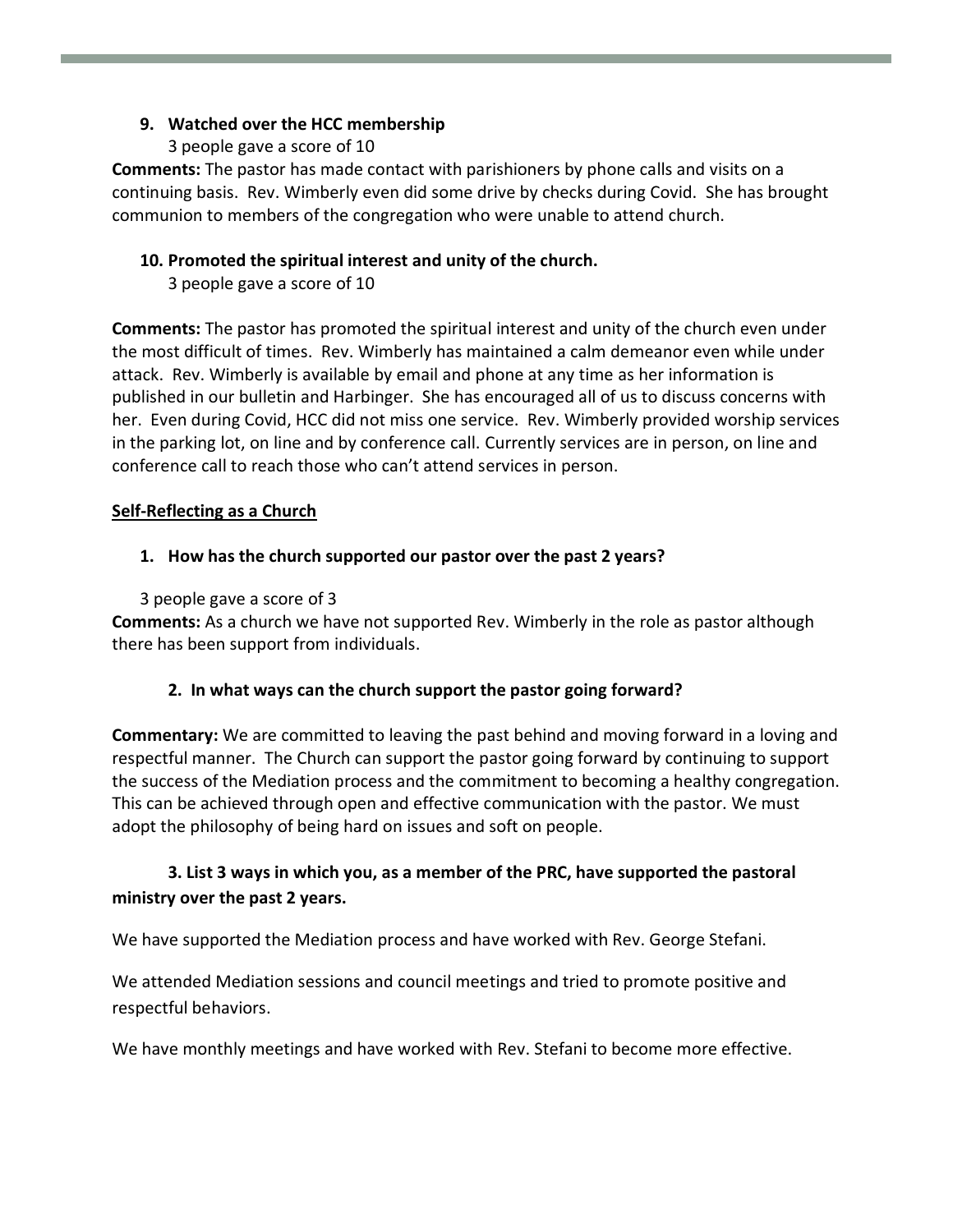

## **Fellowship**

The Fellowship Committee held another "**Out To Eat" on May 22nd at 40 Oaks** that was attended by 21 people. Due to the busy summer season, there will be **no "Out To Eats" scheduled in June, July or August**. They will resume in September.

We set up the coffee after Sunday Service and enjoy fellowship with other HCC members. If you would be willing to provide snacks for a coffee hour, please sign up on the sheet in Robinson Hall.

There will be a **Potluck Lunch on Sunday, May 12th after the service.** Please sign up to bring something yummy to share.

Janet Wilson is cycling off the Fellowship Committee and **Shelly Durkee and Pam Loeb would like to have one more person to join us on the committee.**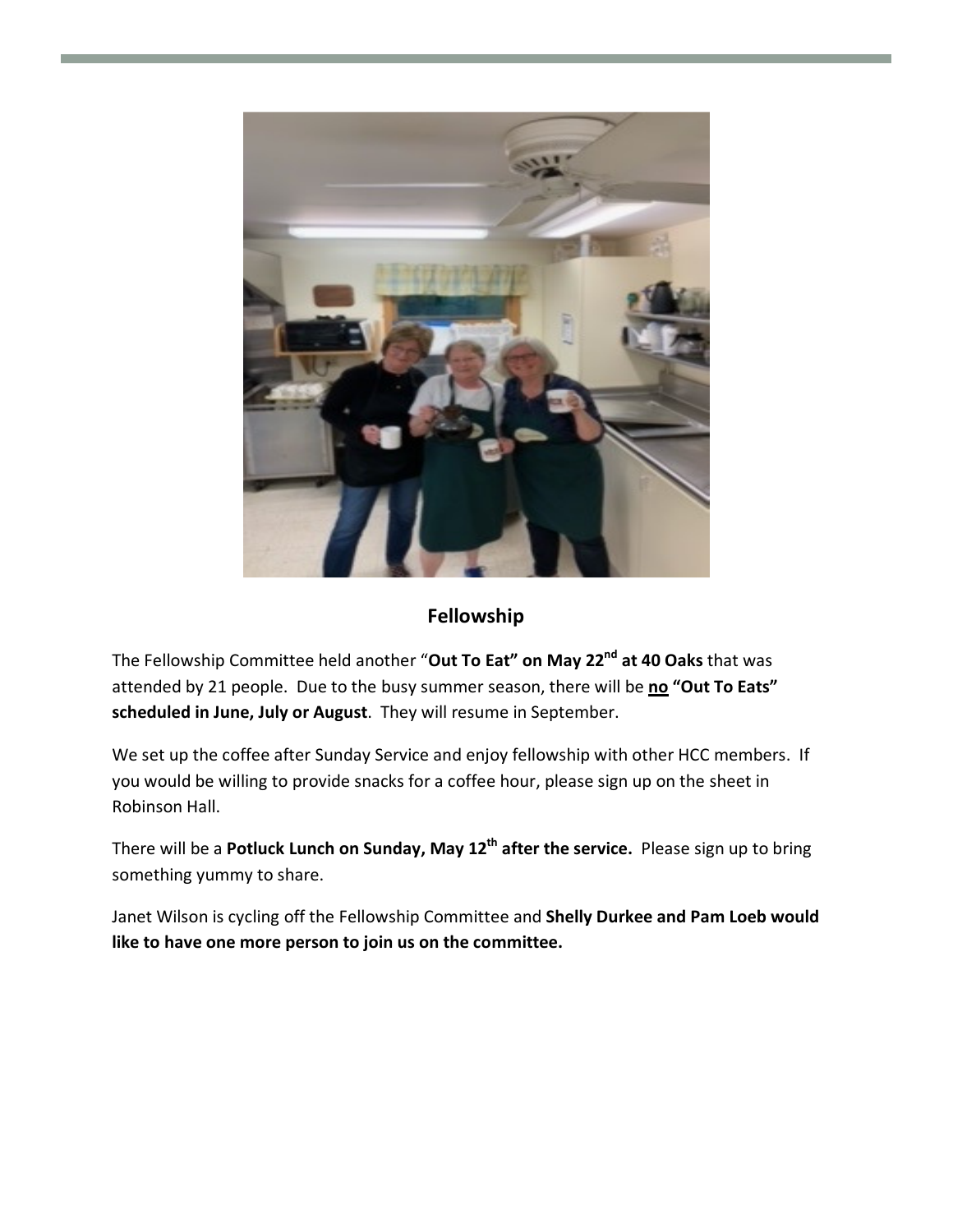## **Feeling unqualified to read Scripture?**

 Let me help you get out of this phase. You will learn tips on how to feel comfortable & CONFIDENT. up there at our podium. If you can read & can produce decent volume, if you have eyes for reading .. We'll work on phone, in person & most likely in sanctuary after a service. After working with me, Christine Burke, I would expect to see you up there. And you will agree… I'm sure of it. You'll see how easy it can be! So please, IF YOU are ON THE FENCE, give me a call # (518) 798-2090.

### **Membership Report**

The Membership Committee is finalizing the directories of the church members and friends, as well as the birthday lists.

Additionally, we are **reviewing the Membership intake form** to better serve the pastor and the committee.

**Visitor Welcome cards** are being developed to add to the pews, as the store-bought cards are running out. We will format and print them personally.

If you have any information you would like to share with us for our directories, please contact one of us.

Blessings, *Donna Gelder-Bigelow, Brandy Madon, Cheryl Straut* 

## **Worship Committee**

**Father's Day June 16**: please send a picture of your family's father or father figure with their name to Bob Tucker at tuck1225@gmail.com by **Thursday, June 16** so he can create a slide show.

**The Lenten Alms giving**: We raised \$230 and we donated \$115 to Open Door and \$115 to WAIT House, per donor's requests. We had a very nice Mother's Day service with flowers given to all of the women and pictures of mothers displayed.

Please consider signing up to bring flowers to a service and to read scriptures during worship service. The sign-up sheetsis located in Robinson Hall.

2021-2022 Worship Committee Members: *Melissa Ferrie-Healy (chair), Kathleen Gusek ( Harbinger) and Phyllis Straut* (Rev. Natalie Wimberly & Doris O'Rourke- ex-officio members)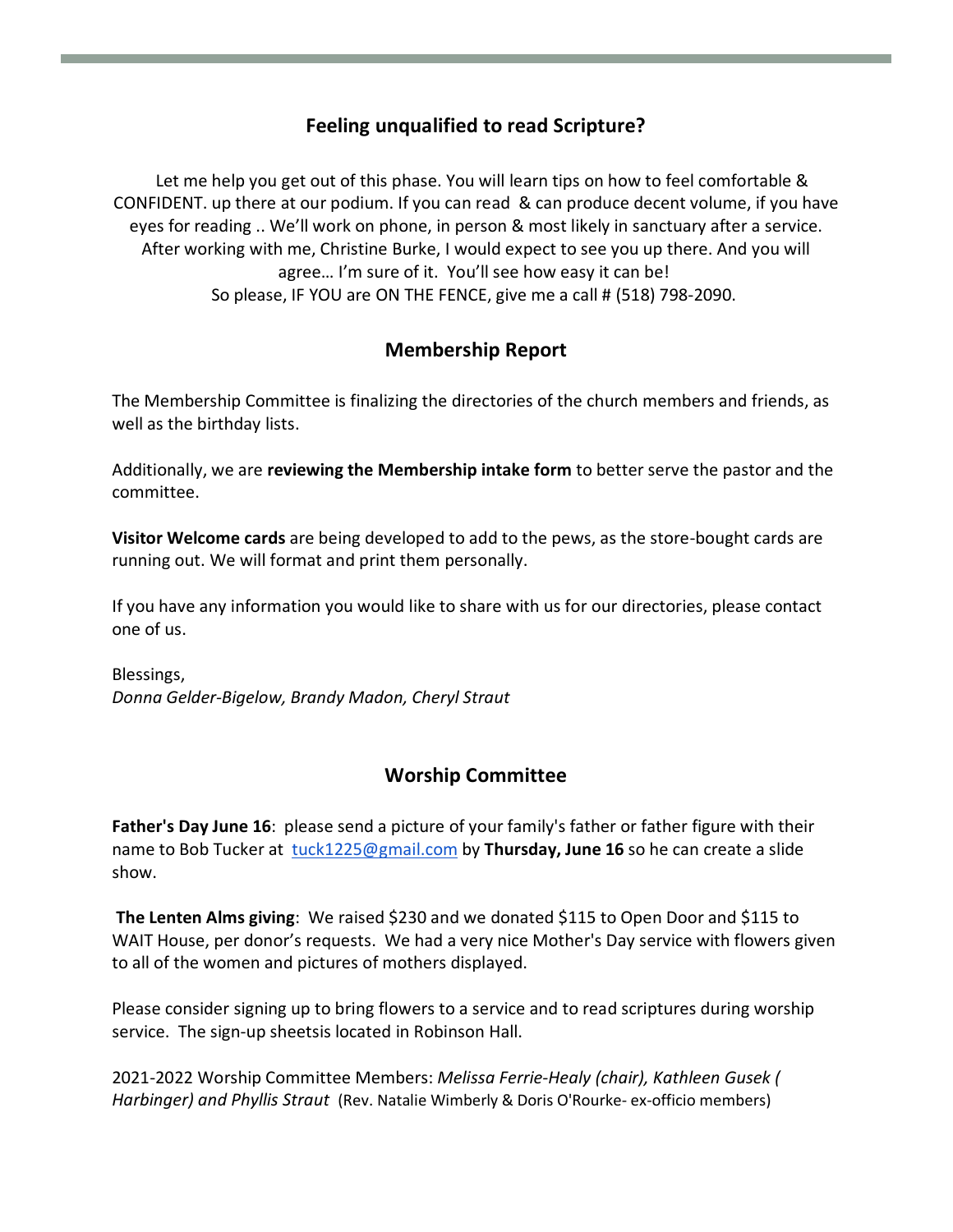#### **WE REMEMBER THEM: May 2021 – May 2022**

**Nancy Cathers Theodore Gusek Bambi Greychek-Spenser Carmen LeFebvre Dave Rogers** 



**A PRAYER FOR MEMORIAL DAY SUNDAY**

Written by Austin Fleming

In the quiet sanctuaries of our own hearts, let each of us name and call on the One whose power over us is great and gentle, firm and forgiving, holy and healing ...

You who created us, who sustain us, who call us to live in peace, hear our prayer this day.

Hear our prayer for all who have died, whose hearts and hopes are known to you alone

Hear our prayer for those who put the welfare of others ahead of their own and give us hearts as generous as theirs…

Hear our prayer for those who gave their lives in the service of others, and accept the gift of their

sacrifice ...

Help us to shape and make a world where we will lay down the arms of war and turn our swords into ploughshares for a harvest of justice and peace ...

> Comfort those who grieve the loss of their loved ones and let your healing be the hope in our hearts...

> Hear our prayer this day and in your mercy answer us in the name of all that is holy.

> > The peace of God be with you.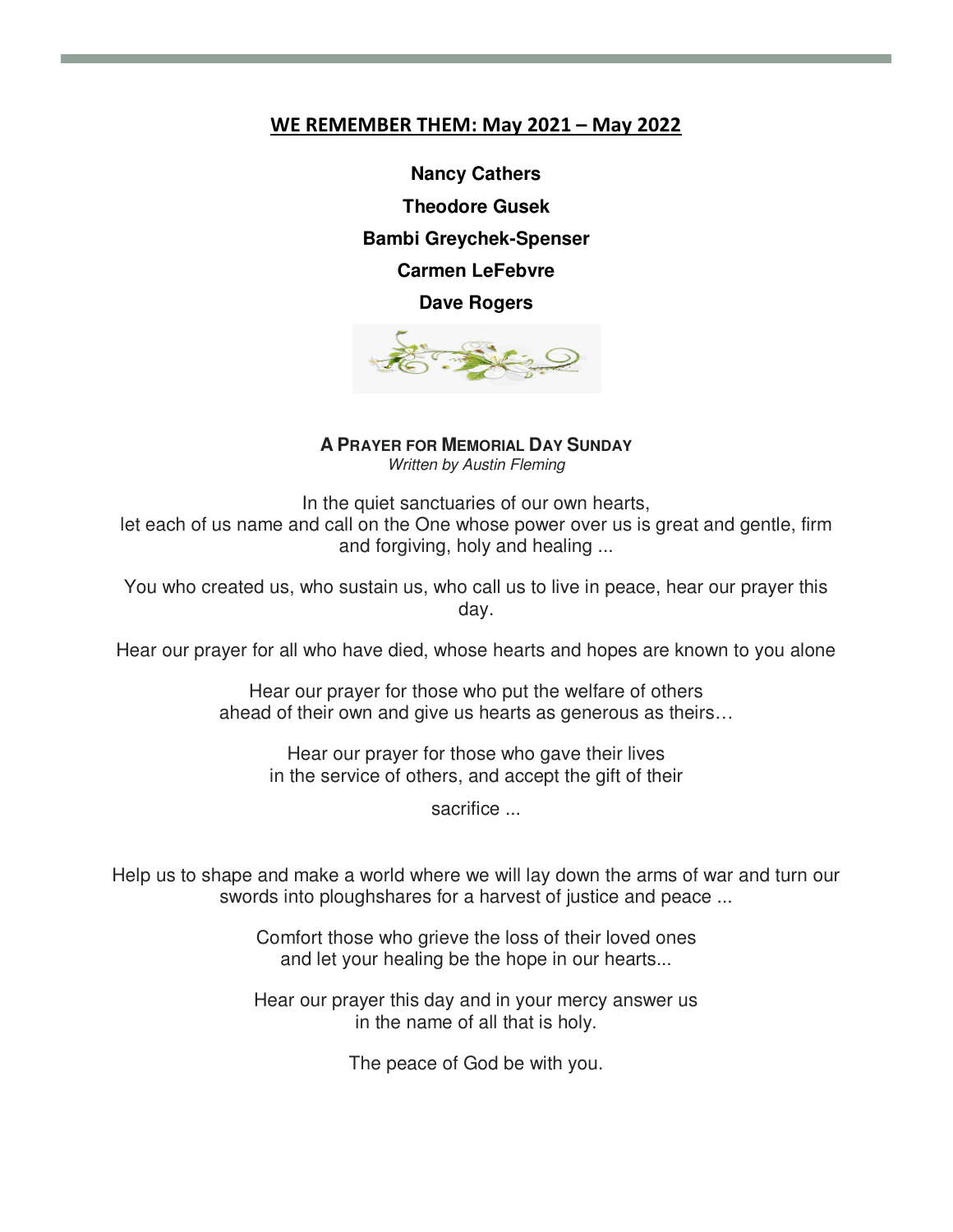# **JUNE CALENDAR 2022**

| SUNDAY                                                                | <b>MONDAY</b> | <b>TUESDAY</b>  | WEDNESDAY                              | <b>THURSDAY</b>                | FRIDAY                                                                   | SATURDAY                          |
|-----------------------------------------------------------------------|---------------|-----------------|----------------------------------------|--------------------------------|--------------------------------------------------------------------------|-----------------------------------|
|                                                                       |               |                 | $\mathbf{1}$<br>AA@7:30                | 2 conversations<br>@10:30      | $\overline{\mathbf{3}}$<br><b>FRIDAY</b><br><b>NIGHT</b><br><b>MEALS</b> | 4Junk in the<br><b>Trunk: 9-3</b> |
| <b>5DAY OF</b><br><b>PENTECOST</b><br><b>SUNDAYCommunio</b><br>n@9:30 | 6             | $\overline{7}$  | 8Bible Study@1<br>pm<br>AA @7:30       | 9Conversa-<br>tions@10:30      | 10<br><b>FRIDAY</b><br><b>NIGHT</b><br><b>MEALS</b>                      | 11                                |
| 12<br><b>Trinity</b><br>SundayWorship<br>@9:30                        | 13            | 14council<br>@7 | 15LGGC Bible<br>Study @1 pm<br>AA@7:30 | 16Women's<br>Assoc. Mtg<br>@12 | 17<br><b>FRIDAY</b><br><b>NIGHT</b><br><b>MEALS</b>                      | 18                                |
| 19<br><b>FATHER'S</b><br>DAYWorship @9:30                             | 20            | 21              | 22Bible<br>Study@1 pm<br>AA @7:30      | 23Conversa-<br>tions@10:30     | 24<br><b>FRIDAY</b><br><b>NIGHT</b><br><b>MEALS</b>                      | 25                                |
| 26<br><b>SUNDAY MORNING</b><br>WORSHIP @9:30                          | 27            | 28              | 29Bible Study<br>$@1$ pm<br>AA @7:30   | 30Conversa-<br>tions@10:30     |                                                                          |                                   |
|                                                                       |               |                 |                                        |                                |                                                                          |                                   |

# **JOIN US! SUNDAY MORNING WORSHIP SERVICE In-person at Harrisena Community Church sanctuary By Conference CALL-IN at: 1) Dial+1 (313) 209-8800; 2)** Enter **Conference ID 796-8500** and press the **pound key OR**

**On Harrisena.org** (click on the link for the live service)

**June Birthdays:** 5) Joanne Beck; 8) Nancy Wilder; 26) Deanna Payne; 27) Roger Smith, Kyla Wilson; 28) Melissa Ferrie-Healy; 30)LaMont Robinson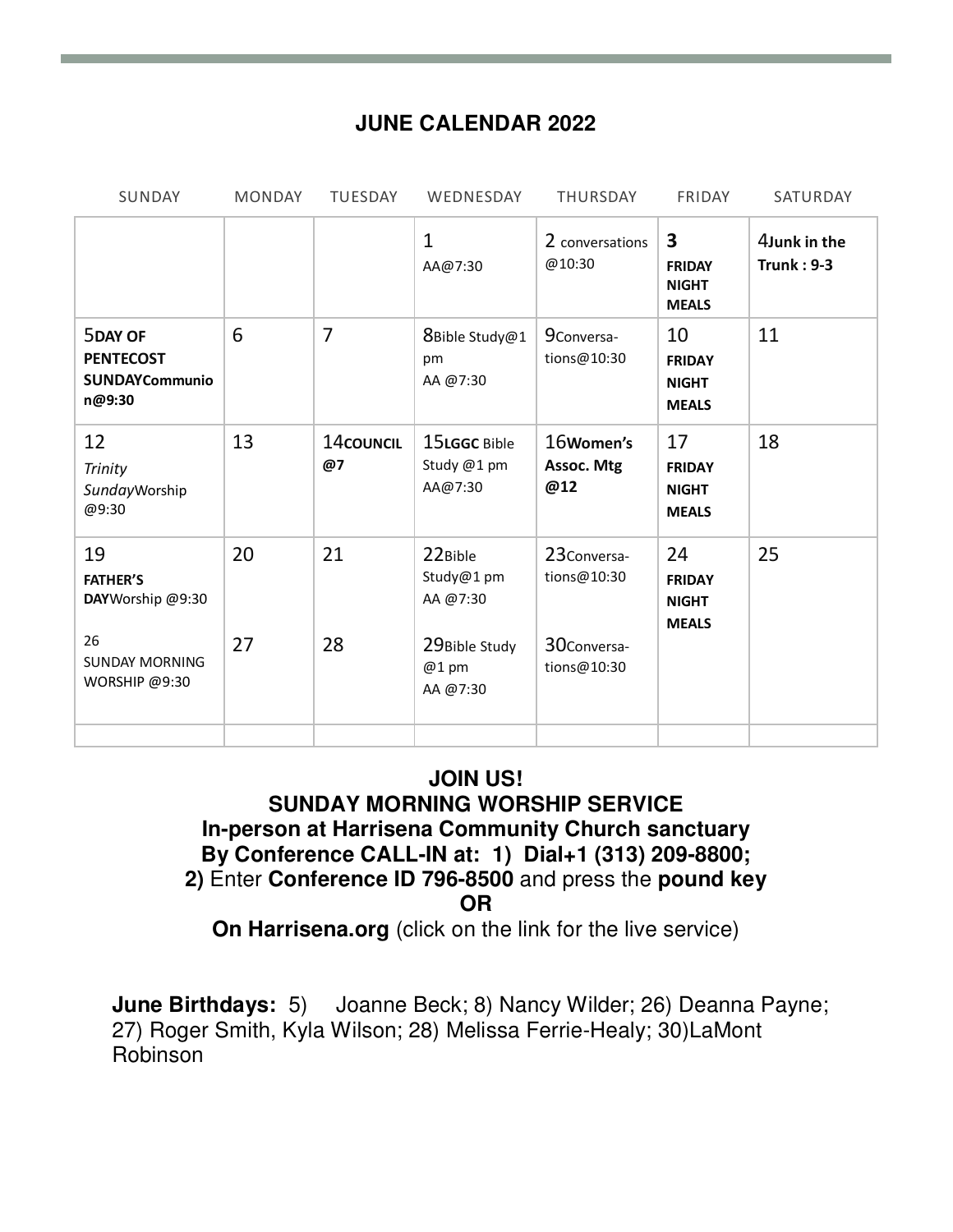#### **Long-Term Prayer Requests–June 2022**

*Please remember the following members and friends who need our prayers of love and encouragement.* 

#### **In Facilities**

Cindy Farbaniec – Home of the Good Shepherd, Saratoga Maria Foss –Sunnyview Rehabilitation, Schenectady Linda Kennedy – Fort Hudson Jane Lis – Eastern Star Campus, Oriskany Manu Malkani – The Terraces Linda McCollister – Home of the Good Shepherd, Saratoga Art Norton – Slate Valley Center, Granville Marilyn Somerville – Coburn Village, Rexford

#### **At Home**

Laura Avent – member of Harrisena Celine & Bob Boulé – Daughter/Son-in-law of Brandy & Wally Madon Patricia Burke – mother of Christine Burke Sally Busteed – friend of the Cartier family Kathleen Dumont – Niece of Brandy Madon Rev. Patti Girard – Friend of Harrisena Edna Harris – Sister of Laura Avent Randy Huber – Husband of Cindy Huber Fabiola Jabaut – Mother of Steve Jabaut Marjorie Johnson – mother of Gigi Barrett Douglas Jones – Son-in-law of Art Norton Teagan Klingenburg – Student of Melissa Ferrie-Healy Carmen LeFebvre – Friend of Peg McArthur Wendy Leyonmark – Sister of Cindy Huber Ann Malkani – Neighbor of Joanne BeckChristopher Nobile – Son of Jim & Eleanor Nobile Gay Smith - Member Sharon Sturdevant – Daughter of Marilyn SomervilleDoloras Van Detta – Friend of Marie **Scarselletta** Joan Walker - Member  $\sim$ 

*Our Heartfelt Condolences go out to the Family & Friends of* **Nancy Cathers** *who died this past month. Nancy was a member of Harrisena and friend to many of us.* 



**Members and Friends in the Military** *Please update the status of anyone you know on this list as soon as information is available.*